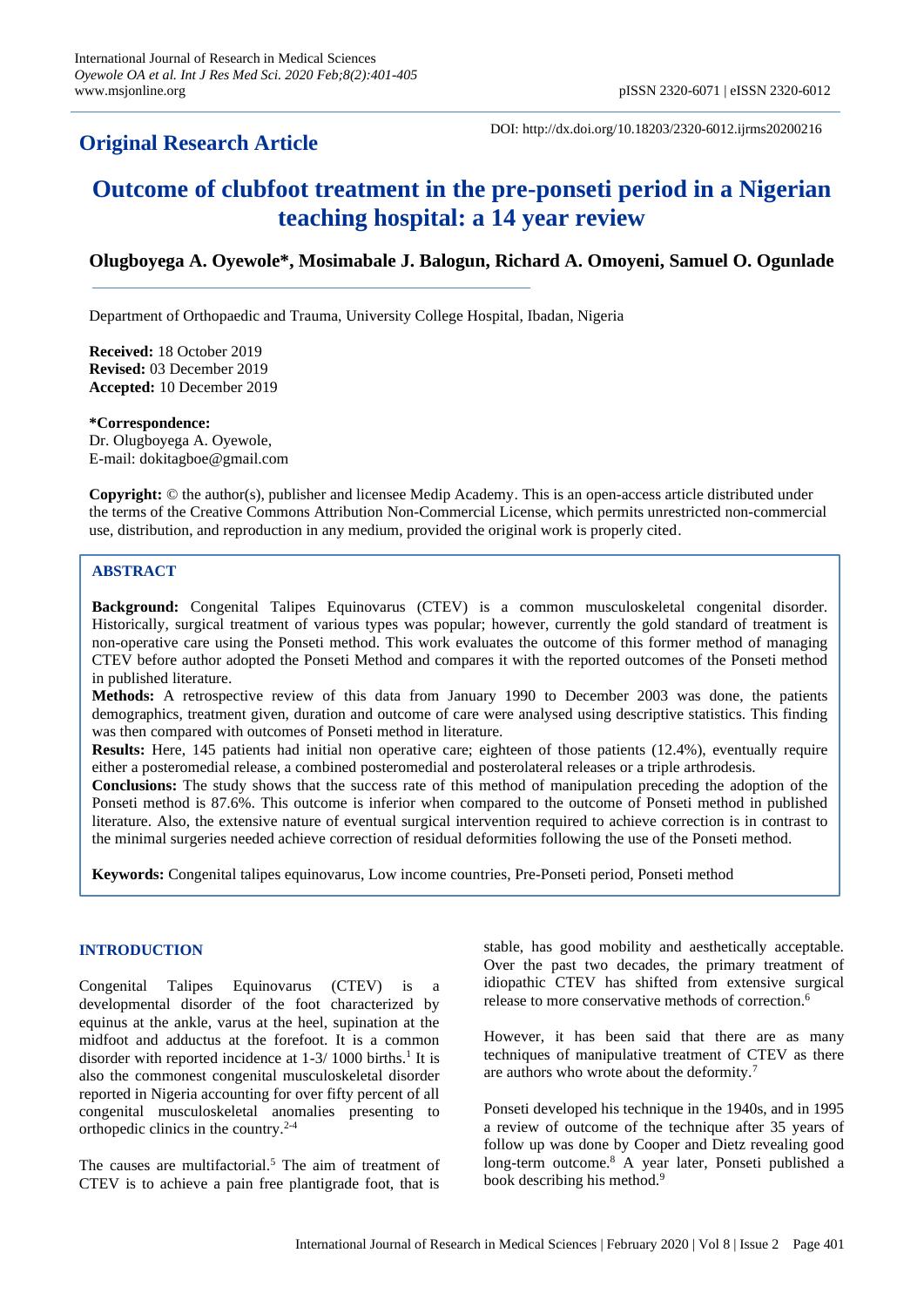The Ponseti method has transformed the management of children with CTEV, producing good long-term results and in the last two decades has gained wide acceptance in the worldwide orthopaedic community has become the gold standard for the treatment of CTEV.<sup>5</sup>

The method has been particularly appealing to low income earning countries like Nigeria because it is simple and conservative. It is also economical when compared to the hitherto prevalent surgery-based care and it is effective, safe, quick and easy to learn.<sup>10,11</sup>

The first Ponseti clubfoot management workshop in Nigeria was held in Ile-Ife in December 2009.<sup>11,12</sup> One of the aims of the workshop is to build the capacity of local medical personnel on the use of Ponseti's method. The method had subsequently been adopted by many orthopedic units in Nigeria11 including this own hospital, and some have reported favorable early results. <sup>12</sup> Author have also noticed a sharp decline in clubfoot surgeries in this practice since author adopted the Ponseti method.

Adewole et al, reported that in the pre-Ponseti era, the manipulation techniques used by most orthopedic surgeons in Nigeria were based on the works of Hiram Kite but with different casting protocols in terms of types of cast used and interval of cast change, there were also variation in manipulation techniques varying from those who corrected the deformities one at a time and those who attempt to correct all at once. However, they alluded to the fact that the outcomes of those various methods used previously in Nigeria are unknown. 12

Before the adoption of the use of Ponseti method in this unit, manipulation based on Kite's method was used, above knee casts were used and the casts were changed fortnightly for three months and later changed monthly for up to another 6 months if necessary. When acceptable correction is achieved (plantigrade feet) the patients were referred to the physiotherapist for regular foot joint mobilization exercises and splintage for 2-3 years. Those with inadequate correction had surgery, and patients who presented above the age of 9 months are usually offered straightforward surgery if the deformity is marked or a short period of manipulation followed by surgery if their deformity is not marked. All operated patients had postoperative physiotherapy and splintage to their feet.

The aim of this work to evaluate the outcome of this previous method of managing CTEV while comparing it with the reported outcomes of the Ponseti method in published literature.

## **METHODS**

#### *Inclusion criteria*

All the patients who were managed for CTEV in this centre over the study period and whose case note could be retrieved were recruited.

## *Exclusion criteria*

All the patients whose case note could not be retrieved were excluded.

## *Study period and study methodology*

The case notes of patients with CTEV treated in this unit over the study period of January 1990 to December 2003 were retrieved and analysed retrospectively. The diagnosis of CTEV was based on the presence of a record of deformity incorporating equinus at the ankle, varus at the heel, supination at the midfoot and adductus at the forefoot. All diagnosis was made by any of the three orthopedic consultant staff in the unit over the study period. Data was extracted from the case notes using a proforma designed by the researchers to retrieve the patients' biodata, pregnancy history, fetal lie at delivery, birth order, affected foot, and presence of other congenital anomaly in the patient and in the family was extracted. Also, the type of treatment given, duration and outcome of conservative care, age at which surgery was done, type and numbers of surgical procedure done as well as the outcome of surgery were extracted as well as the duration of follow up.

## *Statistical analysis*

Results were analysed with SPSS 17 using descriptive statistics.

#### **RESULTS**

The total number of retrieved cases was 181. There were 110 males and 71 females in a ratio of 1.5: 1, and the age at presentation ranges from 1 to 336 weeks with a median of 12 weeks.

Sixty eight percent of this patients are either the first or second child of their mother (Figure 1), eight patients were products of multiple births (7 twin and 1 triplet).



**Figure 1: Birth order of patients.**

Ninety patients (50.8%) had bilateral deformities, while amongst those with unilateral deformities there were more deformities of the right foot compared to the left (Figure 2).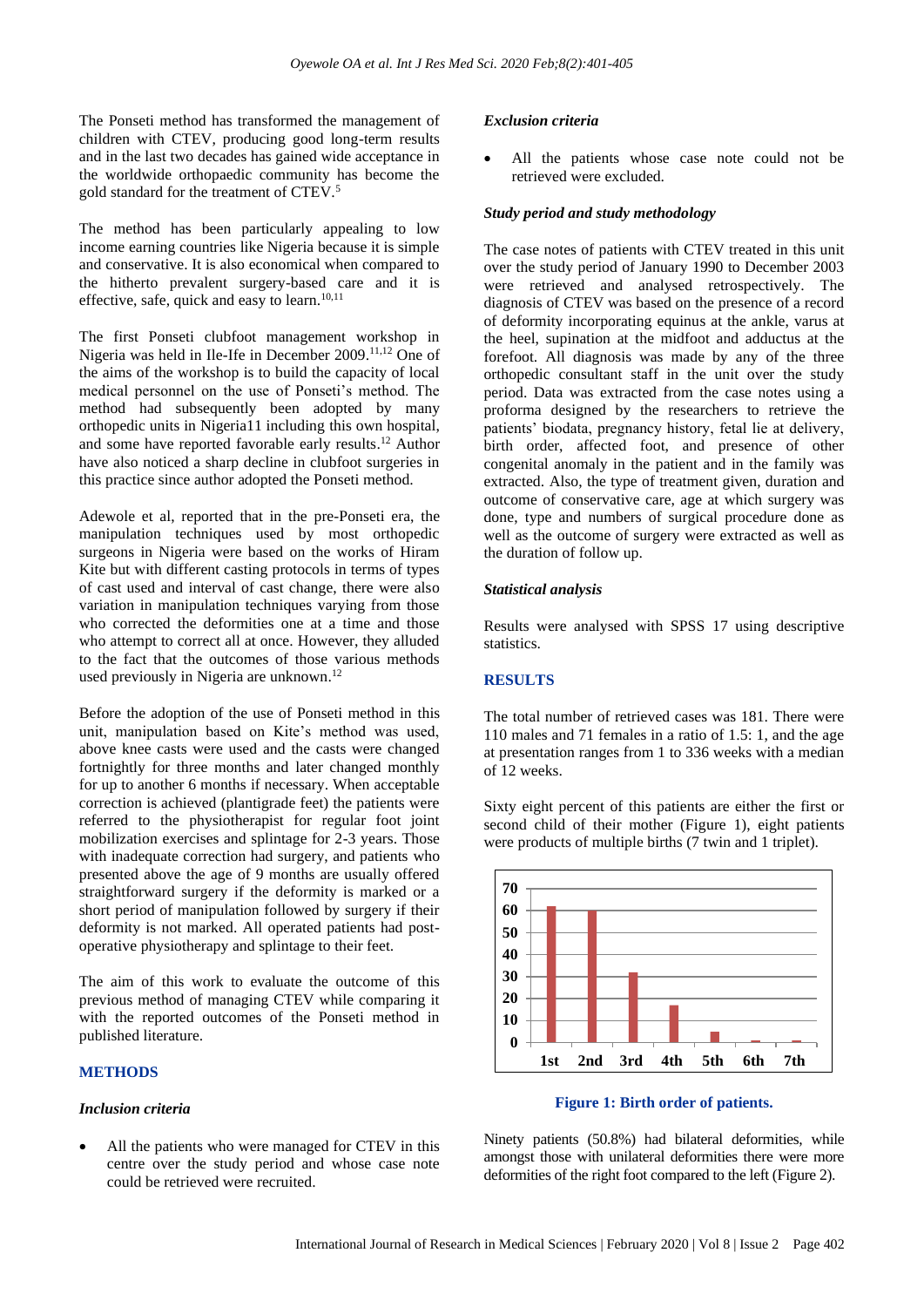

#### **Figure 2: Foot involved.**

Twenty-four patients (13.3%) had other associated congenital anomalies (Figure 3). Eleven spinal defects, six upper limb abnormalities (polydactyly, syndactyly, webbed fingers, clamptodactyly and amniotic bands), five lower limb abnormalities (proximal focal femoral deficiency, fibula hemimelia, tibial pseudoarthrosis, and arthrogryphosis), there was one patient each with Down's syndrome and neurofibroma; however only 1.7% had a family history of any congenital anomaly (Figure 4).



**Figure 3: Other deformities.**



**Figure 4: History of congenital anomaly in family.**

Majority of this patients are products of normal intrauterine pregnancy out of which five patients had preterm deliveries, however two patients were products of extrauterine pregnancy (one tubal pregnancy and one abdominal pregnancy (Figure 5).









Among 145 patients (80.1%) had initial non operative care; eighteen of those patients eventually proceed to have surgical care because of poor outcome  $(16)$ Posteromedial release, one posteromedial and posterolateral release and one posteromedial release with triple arthrodesis).

Among 16.6% of this patient had surgical treatment without an initial period of conservative care. The mode of treatment in six patients (3.3%) was missing from the records (Figure 6).



**Figure 7: Type of surgery.**

The median age at surgery for our patients was 72 weeks (range 36-336 weeks). Majority (93.8%) had a single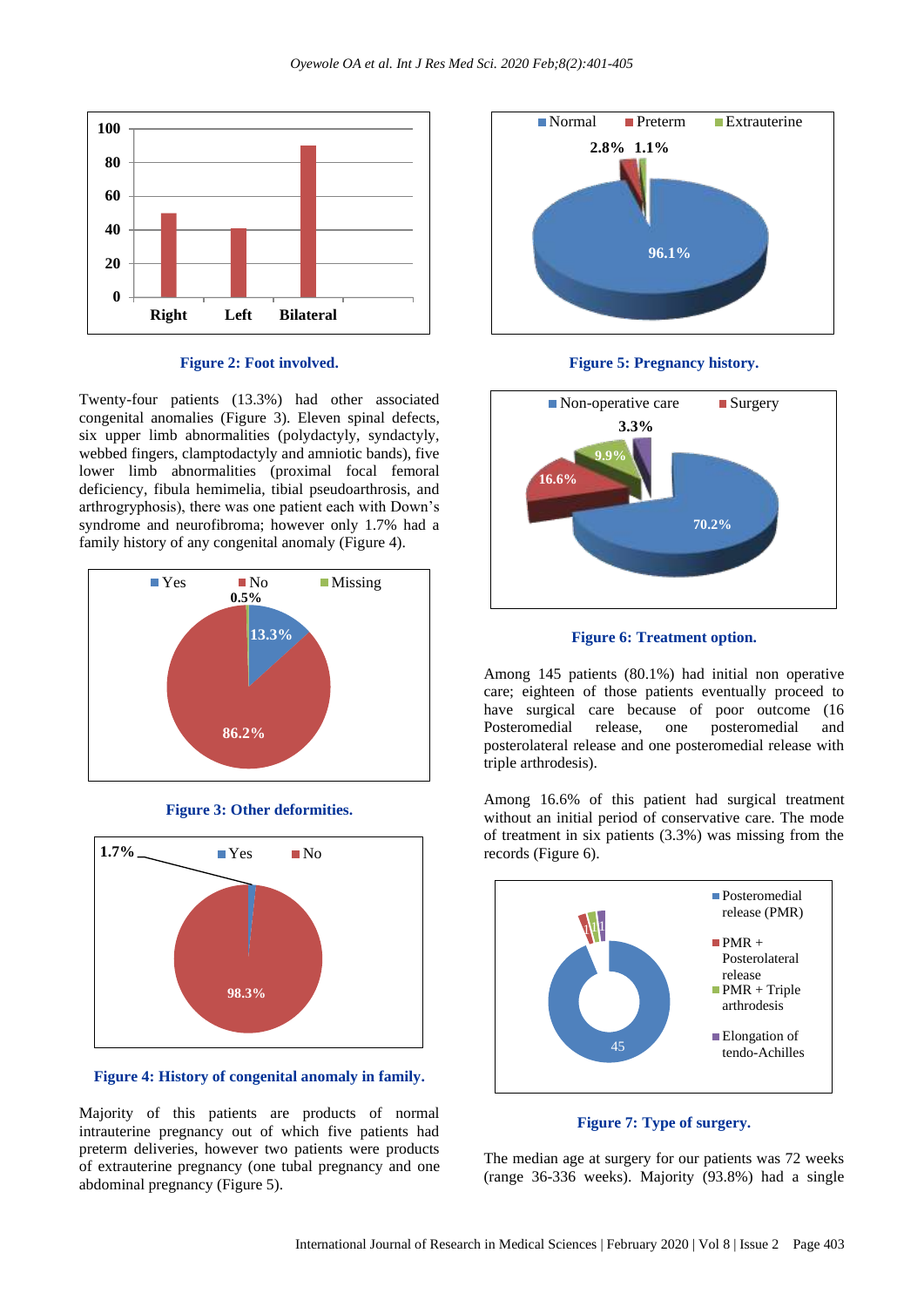surgical procedure, while 6.2% of them had two surgeries. Posteromedial release was the most performed surgery in the study (Figure 7). The outcome following surgery was adjudged to be good in 97.8% of patients and fair in 2.2%. The mean follows up period was 13.8 months (range 3-36 months).

### **DISCUSSION**

In this study, 145 patients had initial non operative care; eighteen of those patients (12.4%), eventually require surgery thus suggesting that the success rate of this method of manipulation preceding the adoption of the Ponseti method is 87.6%.

Adewole et al, in Lagos, Nigeria reported that only six of the 158 feet they treated with the Ponseti method required surgery hence having a success rate of  $96.2\%$ .<sup>12</sup> Furthermore, their surgeries were minimal (3 elongation of tendo-Achilles (ETA) and 3 ETA+posterior capsulotomy) when compared to the extensive surgeries required in this own patients who had at least a posteromedial release following the period of manipulation.

Herzenberg et al, used the need to perform Posteromedial Release (PMR) within the first year as the parameter to judge success between the Ponseti method and traditional method of CTEV management.<sup>13</sup> In their study only one of thirty four feet required PMR compared to 31 out of 34 in the non-Ponseti group showing a 97% success rate with the Ponseti method also Pavone et al, reported 94% success in the 207 feet they treated using the Ponseti method after a mean follow up of 69 months.<sup>14</sup>

All these studies corroborate the work of Morcuende and Ponseti in which they reported a 98% success rate and significant reduction in the need for extensive corrective surgeries.<sup>15</sup>

The results of Smythe et al, in Zimbabwe who reported 85% success rate with the Ponseti method (using Pirani score of 1 or less as their parameter) is however similar to this own pre- Ponseti outcome, this may however reflect the effect of a learning curve while using a new method as the Ponseti method was introduced to Zimbabwe in 2011 and they recruited only patients managed between 2011 and 2013 into their study.<sup>16-17</sup>

Limitations of the study was being a retrospective study; some data were not consistently recorded in the case notes, hence the number of casts, duration of conservative care, objective assessment of severity of deformity and outcome of treatment - recorded in this study as achievement of a plantigrade foot, could not be analysed. Also 22 of our 24 patients with other congenital anomaly had initial non operative care and they were analysed with the idiopathic clubfeet, however two of them proceeded to have surgery while the others had good to fair outcomes following manipulation and casting. Importantly, author analysed based on the 181 patients managed and not on the number of feet treated (265 feet) as the proforma did not differentiate whether patients with bilateral deformities eventually had surgery on one or both feet.

## **CONCLUSION**

This study aim to provide information on the outcome of clubfoot management in this practice before the adoption of Ponseti method, and author are able to show that these outcome was inferior in terms of achieving a plantigrade foot when compared to the outcome of Ponseti technique in published literature and author are also able to show the extensive nature of eventual surgical intervention required to achieve correction which is in contrast to the minimal surgeries needed achieve correction of residual deformities following the use of the Ponseti technique. Author hope to review this outcome since the adoption of Ponseti method in the future.

*Funding: No funding sources Conflict of interest: None declared Ethical approval: Not required*

## **REFERENCES**

- 1. Boakye H, Nsiah A, Thomas A, Bello AI. Treatment outcome of Ponseti method in the Management of Club Foot at Komfo Anokye teaching hospital, Ghana: a retrospective study. Archies Curr Res Intern. 2016;18:1-8.
- 2. Omololu B, Ogunlade SO, Alonge TO. Pattern of congenital orthopeadic malformations in an African teaching hospital. West African J Med.  $2005;24(2):92-5.$
- 3. Orimolade EA, Ikem IC, Akinyoola AL, Adegbehingbe OO, Oginni LM, Esan O. Pattern of Congenital Musculoskeletal Abnormalities in South West, Nigeria: A Hospital Based Study. Niger J Orthopaed Trauma. 2013;12(1):52-5.
- 4. Adewole OA, Giwa SO, Kayode MO, Shoga MO, Balogun RA. Congenital club foot in a teaching hospital in Lagos, Nigeria. African J Med Med Sci. 2009;38(2):203-6.
- 5. Macnicol MF. The management of club foot: issues for debate. The J bone joint surg. Brit Volume. 2003;85(2):167-70.
- 6. Halanski MA, Davison JE, Huang JC, Walker CG, Walsh SJ, Crawford HA. Ponseti method compared with surgical treatment of clubfoot: a prospective comparison. JBJS. 2010;92(2):270-8.
- 7. Cummings RJ, Davidson RS, Armstrong PF, Lehman WB. Congenital clubfoot. JBJS. 2002;84(2):290.
- 8. Cooper DM, Dietz FR. Treatment of idiopathic clubfoot. A thirty-year follow-up note. The Journal of bone and joint surgery. Am Vol. 1995;77(10):1477-89.
- 9. Ponseti IV. Idiopathic congenital talipes equinovarus. In: Ponseti IV, eds. Congenital Clubfoot